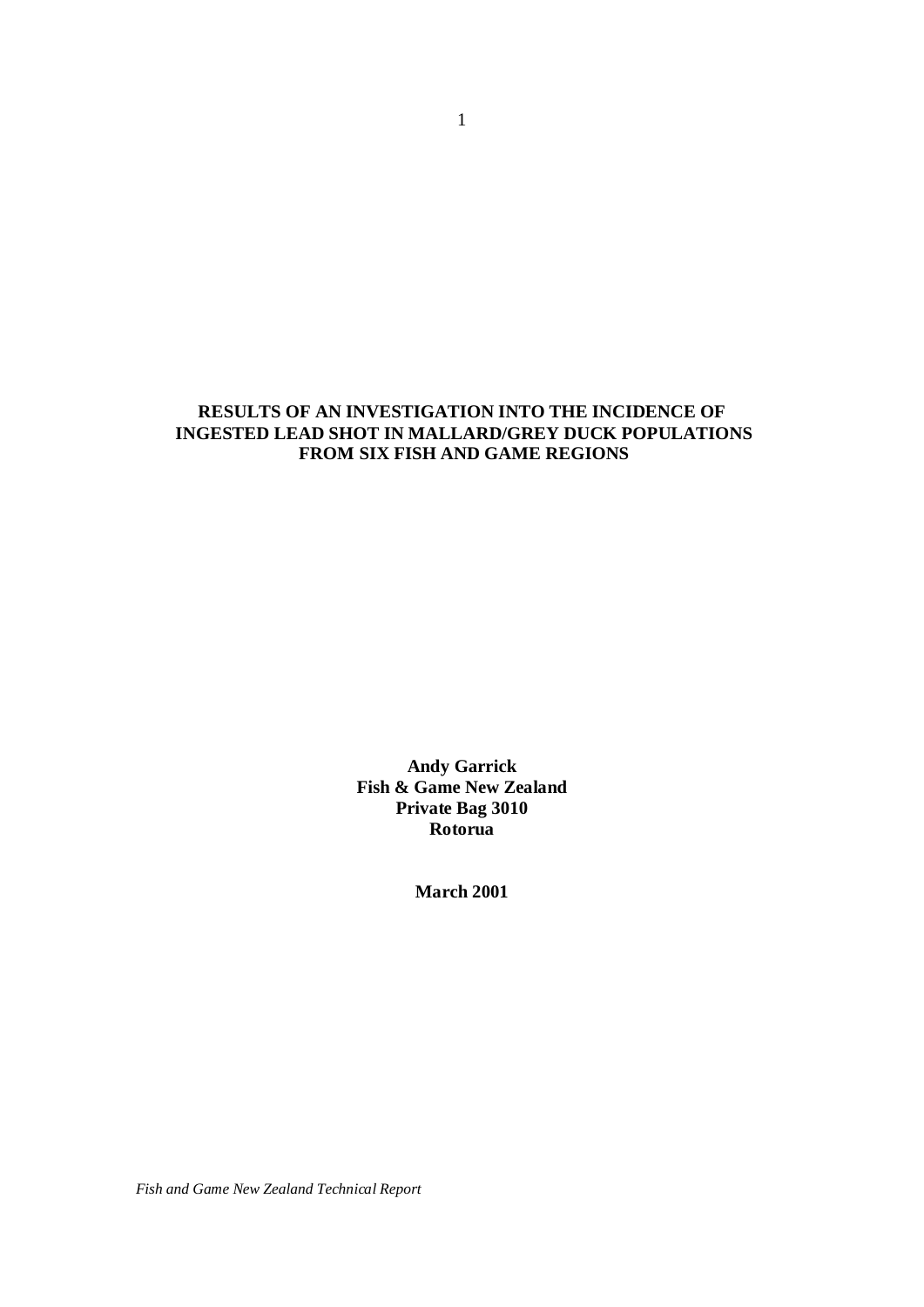# **TABLE OF CONTENTS**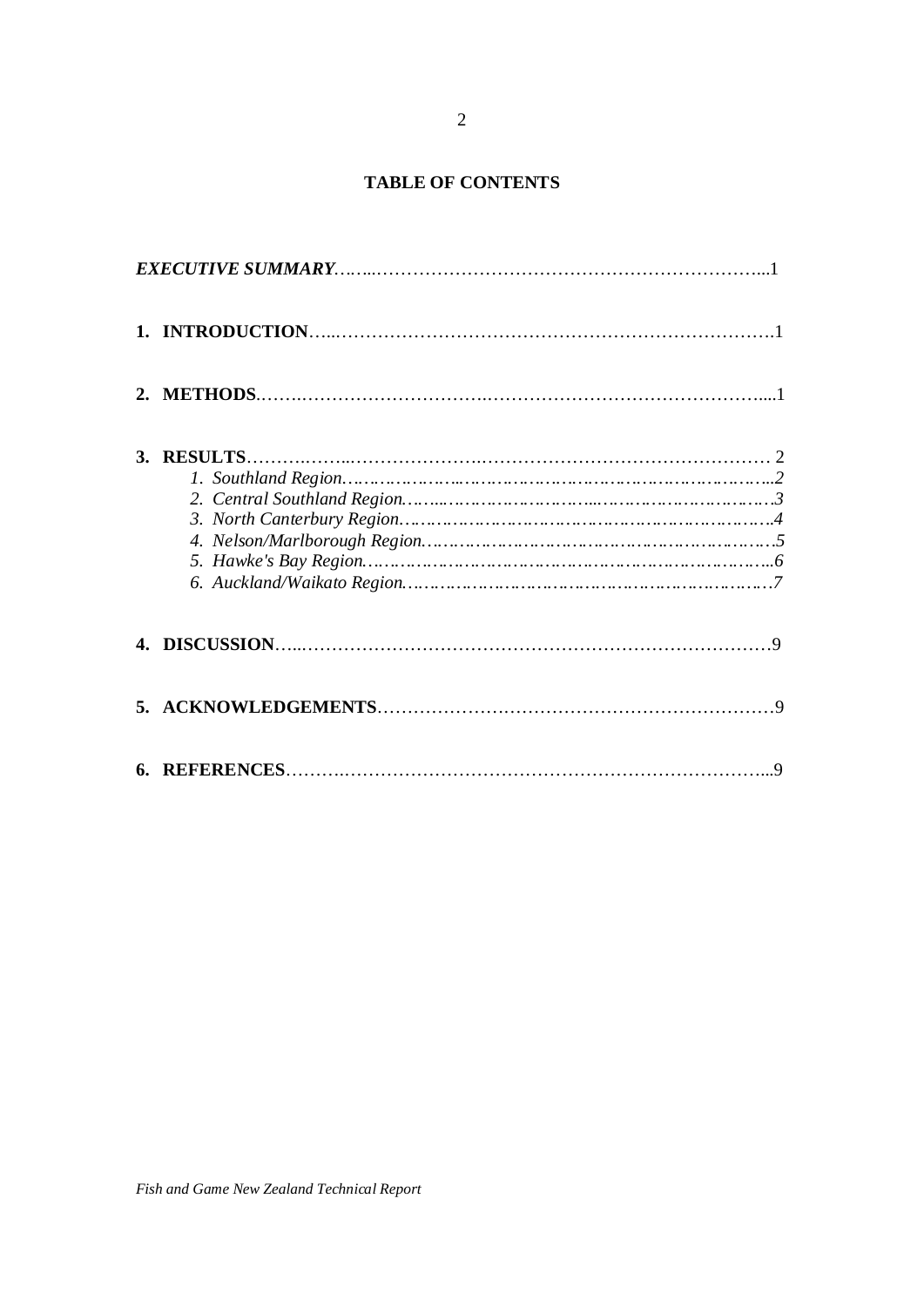*Fish and Game New Zealand Technical Report*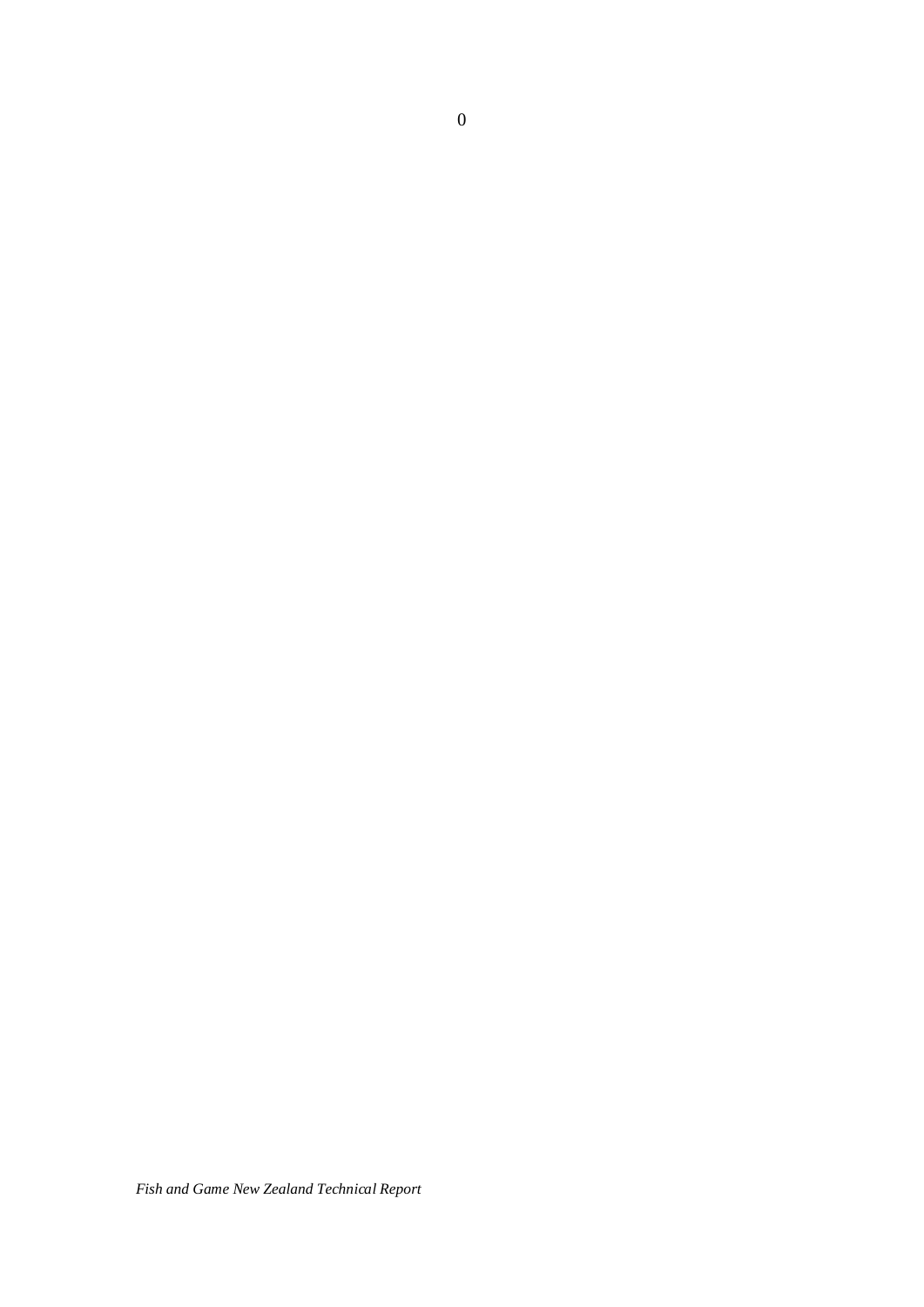# *Executive Summary*

*During the 1999 and 2000 game seasons, 1077 mallard/grey duck gizzards were obtained from hunters from six Fish and Game regions (Southland, Central South Island, North Canterbury, Nelson/Marlborough, Hawke's Bay and Auckland/Waikato). Gizzard contents were extracted and x-rayed for the presence of lead shot. Ingested lead shot was recorded in samples from all regions with incidences varying from a minimum of three percent to over ten percent. Combining these results with those of a similar investigation conducted in the Eastern Region of Fish and Game during the 1999 game season generates an average ingestion rate of 8.1% for the 1999 and 2000 seasons across these regions as a whole.*

#### **1. Introduction**

In October 1998, at the request of the Minister of Conservation and Minister for the Environment, a working party was convened to advise on options which would reduce avoidable contamination of the environment by lead shot derived from shotgun use. One of the party's terms of reference was to encourage and co-ordinate any new research which might assist the education of hunters and managers about the effects of lead shot. An early outcome of the working party's deliberations was the identification of the need for investigations into the incidence of ingested lead shot and/or elevated lead levels in *New Zealand's* waterfowl populations. In 1999 a pilot study was undertaken within the Eastern Region of Fish and Game New Zealand which involved blood lead level analyses and/or the examination of gizzard contents of 620 mallards and grey ducks. The results of that investigation have been reported separately (see Garrick 2000). During the 1999 game season gizzards were also collected from hunter-killed mallards/grey ducks in the Southland Region. Further samples of gizzards were obtained from five other Fish and Game regions during the 2000 game season. This report presents a summary of results for the six regions most recently studied.

#### **2. Methods**

Gizzard collections were organised by regional Fish and Game staff. Subsequent processing of samples was undertaken in accordance with the methods described in Garrick (2000). Southland Region performed the first stage of extracting, drying and packaging it's gizzard samples while initial processing of gizzards from the remaining five regions was undertaken by a wage worker contracted to and supervised by the Auckland/Waikato Region. X-raying of all samples, interpretation of x-rays and subsequent analyses were carried out by Eastern Region Fish and Game staff. No attempt was made to distinguish between mallards or grey ducks nor were details of age or sex recorded.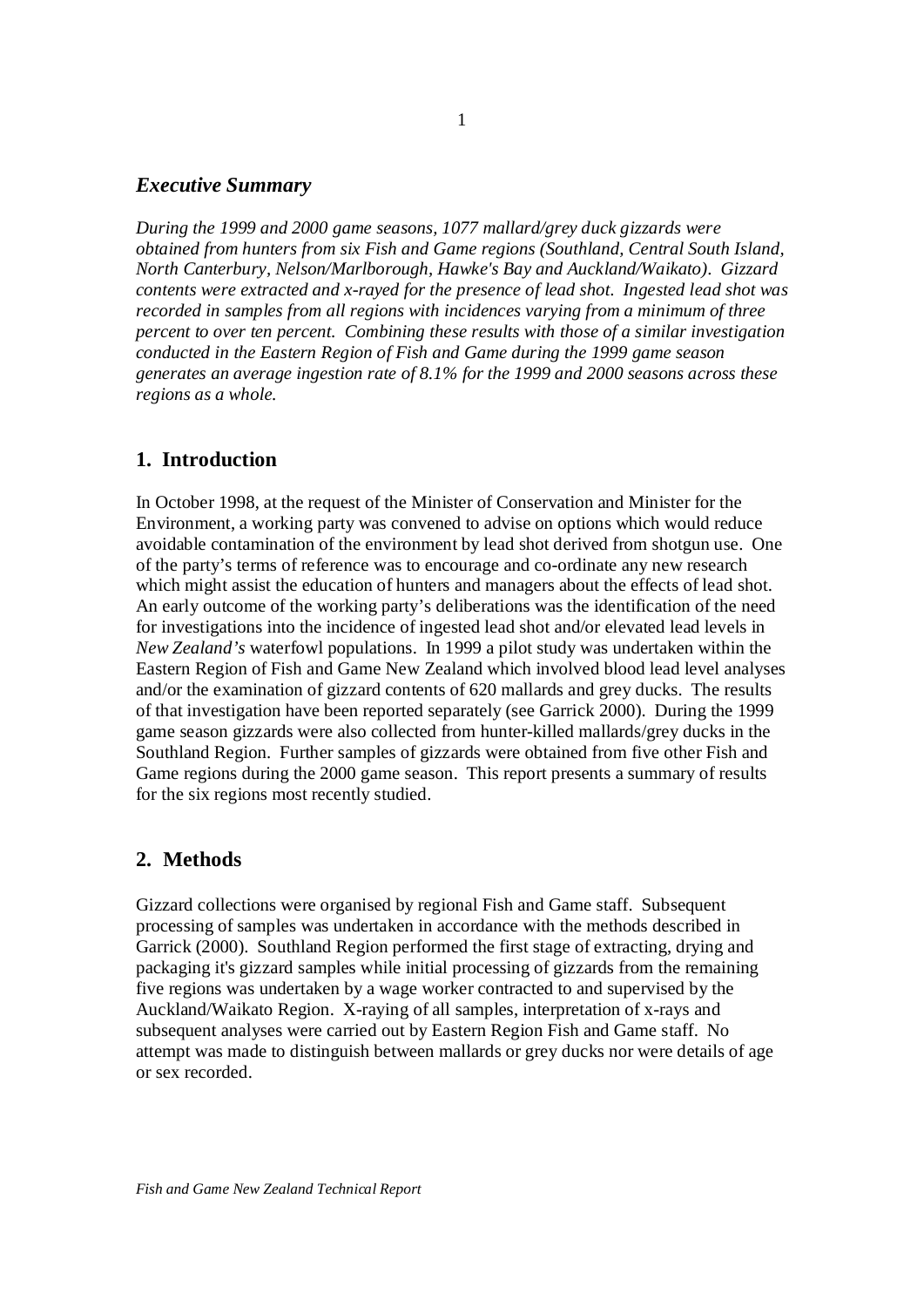# **3. Results**

The results for each region are presented as summary statistics and as such should be self-explanatory. Details of gizzard samples are given only for those found to contain shot. Some details such as location and/or date sample was obtained are unavailable.

## **1. Southland Region**

- 1. A total of 226 gizzard samples were x-rayed.
- 2. Twenty-eight samples (12.4%) contained lead.
- 3. Seventeen of the samples (7.5%) contained lead deemed to have been ingested; seven of the samples (3.1%) contained lead considered to have been embedded, ie shot-in; and four of the samples (1.8%) contained lead fragments whose origin could not be decided, ie they might have been fragments of pellets that had been ingested, or they might have been shot-in.
- 4. Thirteen of the 17 gizzards (76.5%) containing ingested lead shot had one pellet present; two (11.8%) had two pellets; and two (11.8%) had three pellets present.

| <b>Southland Gizzard Samples 1999 Season</b> |  |  |                                           |                        |
|----------------------------------------------|--|--|-------------------------------------------|------------------------|
|                                              |  |  |                                           |                        |
|                                              |  |  | Sample # Location   Date   Origin of shot | <b>Comments</b>        |
| A8                                           |  |  | Ingested                                  | one pellet             |
| $\overline{C18}$                             |  |  | Ingested                                  | one pellet             |
| $\overline{\text{C7}}$                       |  |  | Ingested                                  | one pellet             |
| $\overline{\mathsf{D7}}$                     |  |  | Ingested                                  | two eroded pellets     |
| E14                                          |  |  | Ingested                                  | one pellet             |
| E17                                          |  |  | Ingested                                  | one pellet             |
| E2                                           |  |  | Ingested                                  | one eroded pellet      |
| G <sub>102</sub>                             |  |  | Ingested                                  | 2 eroded pellets       |
| G112                                         |  |  | Ingested                                  | one eroded pellet      |
| G118                                         |  |  | Ingested                                  | one very eroded pellet |
| G120                                         |  |  | Ingested                                  | one very eroded pellet |
| G14                                          |  |  | Ingested                                  | one eroded pellet      |
| G22                                          |  |  | Ingested                                  | one eroded pellet      |
| G31                                          |  |  | Ingested                                  | one eroded pellet      |
| G39                                          |  |  | Ingested                                  | 3 very eroded pellets  |
| G71                                          |  |  | Ingested                                  | 3 very eroded pellets  |
| G83                                          |  |  | Ingested                                  | one eroded pellet      |
| $\overline{A1}$                              |  |  | Embedded                                  | one pellet             |
| A18                                          |  |  | Embedded                                  | one pellet + fragments |
|                                              |  |  |                                           | continued over page    |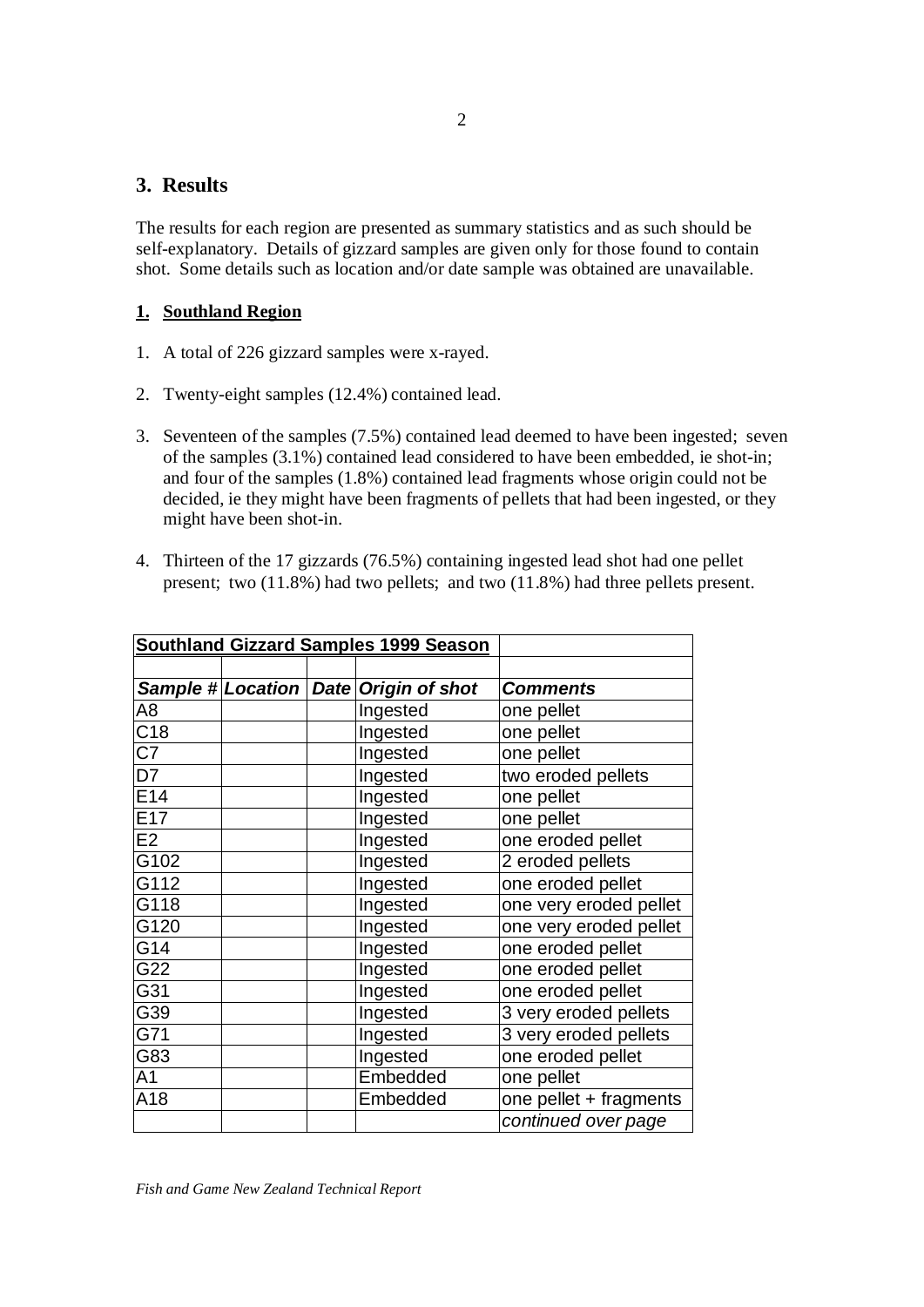|                 | <b>Southland Gizzard Samples 1999 Season continued</b> |  |            |                       |  |  |  |  |
|-----------------|--------------------------------------------------------|--|------------|-----------------------|--|--|--|--|
|                 |                                                        |  |            |                       |  |  |  |  |
| A21             |                                                        |  | Embedded   | one pellet + fragment |  |  |  |  |
| D <sub>14</sub> |                                                        |  | Embedded   | one pellet            |  |  |  |  |
| E22             |                                                        |  | Embedded   | one pellet            |  |  |  |  |
| G51             |                                                        |  | Embedded   | one pellet            |  |  |  |  |
| G62             |                                                        |  | Embedded   | one pellet            |  |  |  |  |
| <b>B16</b>      |                                                        |  | Don't know | fragment              |  |  |  |  |
| B <sub>9</sub>  |                                                        |  | Don't know | fragment              |  |  |  |  |
| G101            |                                                        |  | Don't know | fragments             |  |  |  |  |
| G77             |                                                        |  | Don't know | 3 fragments           |  |  |  |  |

#### **2. Central South Island Region**

- 1. A small sample, 32 gizzards only, was examined.
- 2. Five samples (15.6%) contained lead pellets and one other, a steel pellet.
- 3. Only one of the samples (3.1%) contained lead deemed to have been ingested; two of the samples (6.3%) contained lead considered to have been embedded, ie shot-in; and a further two (6.3%) contained lead pellets whose origin could not be decided.
- 4. The steel pellet was categorised as having been shot-in.
- 5. The gizzard with ingested lead shot contained one pellet only.

|                   | Central South Island Gizzard Samples 2000 Season |                    |                       |                 |  |  |  |  |
|-------------------|--------------------------------------------------|--------------------|-----------------------|-----------------|--|--|--|--|
| Sample # Location |                                                  | Date               | <b>Origin of shot</b> | <b>Comments</b> |  |  |  |  |
| 775               | Lake Waitaki                                     | 06-Jul-00 Ingested |                       | 1 pellet        |  |  |  |  |
| 762               | Lake Waitaki                                     |                    | 06-Jul-00 Embedded    | 1 steel pellet  |  |  |  |  |
| 780               | Lake Waitaki                                     |                    | 06-Jul-00 Embedded    | 1 pellet        |  |  |  |  |
| 781               | Lake Waitaki                                     |                    | 13-May-00 Embedded    | 1 pellet        |  |  |  |  |
| 756               | Lake Waitaki                                     |                    | 06-Jul-00 Don't know  | 1 pellet        |  |  |  |  |
| 765               | Lake Waitaki                                     |                    | 06-Jul-00 Don't know  | 1 pellet        |  |  |  |  |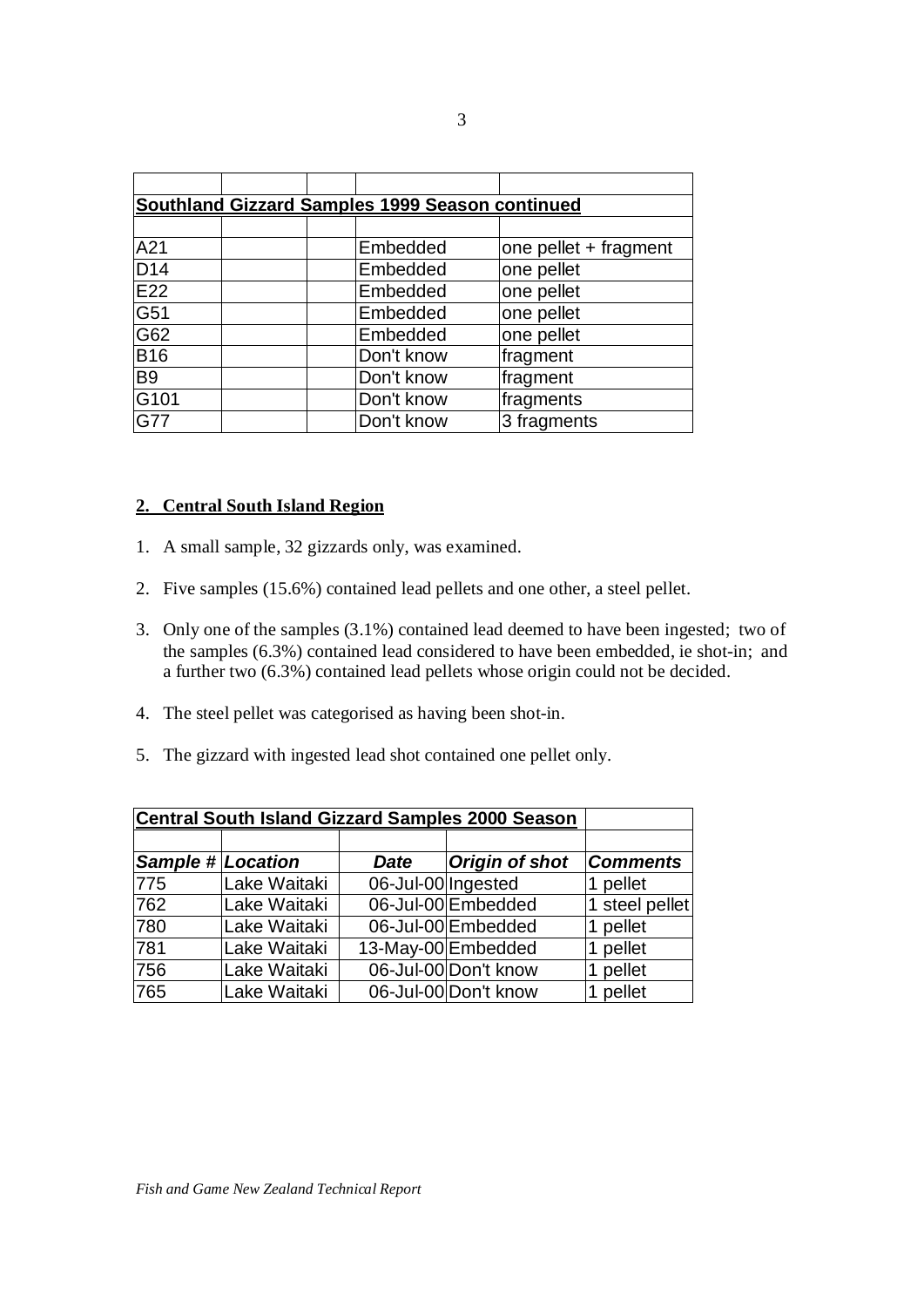#### **3. North Canterbury Region**

- 1. A total of 192 gizzard samples were x-rayed.
- 2. Twenty-six samples (13.5%) contained lead.
- 3. Sixteen of the samples (8.3%) contained lead deemed to have been ingested; nine of the samples (4.7%) contained lead considered to have been embedded, ie shot-in; and one of the samples (0.5%) contained lead fragments whose origin could not be decided, ie they might have been fragments of pellets that had been ingested, or they might have been shot-in.
- 4. Nine of the 16 gizzards (56.3%) containing ingested lead shot had one pellet present; two (12.5%) had two pellets; and five (31.3%) contained three or more pellets. Thirty-four pellets were recorded in one gizzard and nineteen in each of two others.

|                   | <b>North Canterbury Gizzard Samples 2000 Season</b> |                    |                                |                         |
|-------------------|-----------------------------------------------------|--------------------|--------------------------------|-------------------------|
|                   |                                                     |                    |                                |                         |
| Sample # Location |                                                     | <b>Date</b>        | <b>Origin of shot Comments</b> |                         |
| 631               | Cops.Ford                                           | 21-May-00 Ingested |                                | 2 pellets, I eroded     |
| 635               | Cops.Ford                                           | 21-May-00 Ingested |                                | 34 pellets, many eroded |
| 644               | Cops.Ford                                           | 21-May-00 Ingested |                                | 4 pellets, 3 eroded     |
| 659               | Cops.Ford                                           | 21-May-00 Ingested |                                | 3 eroded pellets        |
| 671               | Cops.Ford                                           | 21-May-00 Ingested |                                | 1 pellet                |
| 675               | Cops.Ford                                           | 21-May-00 Ingested |                                | 1 pellet                |
| 676               | Cops.Ford                                           | 21-May-00 Ingested |                                | 1 pellet                |
| 682               | Cops.Ford                                           | 21-May-00 Ingested |                                | 1 very eroded pellet    |
| 686               | Cops.Ford                                           | 21-May-00 Ingested |                                | 1 eroded pellet         |
| 687               | Cops.Ford                                           | 21-May-00 Ingested |                                | 1 eroded pellet         |
| 698               | Cops.Ford                                           | 21-May-00 Ingested |                                | 2 pellets               |
| 80                | Lake Ellesmere                                      | 16-May-00 Ingested |                                | 19 pellets              |
| 314               | Lake Ellesmere                                      | 18-May-00 Ingested |                                | 1 eroded pellet         |
| 611               | <b>Nth Canterbury</b>                               | 18-May-00 Ingested |                                | 1 pellet                |
| 618               | <b>Nth Canterbury</b>                               | 18-May-00 Ingested |                                | 19 eroded pellets       |
| 619               | Nth Canterbury                                      | 18-May-00 Ingested |                                | 1 pellet                |
| 681               | Cops.Ford                                           |                    | 21-May-00 Embedded             | 1 pellet                |
| 69                | Gibby's Pass                                        |                    | 08-May-00 Embedded             | 1 pellet                |
| 315               | Lake Ellesmere                                      |                    | 18-May-00 Embedded             | 1 pellet                |
| 319               | Lake Ellesmere                                      |                    | 03-Feb-00 Embedded             | 1 pellet                |
| 328               | Lake Ellesmere                                      |                    | 03-Feb-00 Embedded             | 1 pellet                |
| 581               | Nth Canterbury                                      |                    | 18-May-00 Embedded             | 1 pellet                |
| 602               | <b>Nth Canterbury</b>                               |                    | 18-May-00 Embedded             | 1 pellet                |
|                   |                                                     |                    |                                | continued over page     |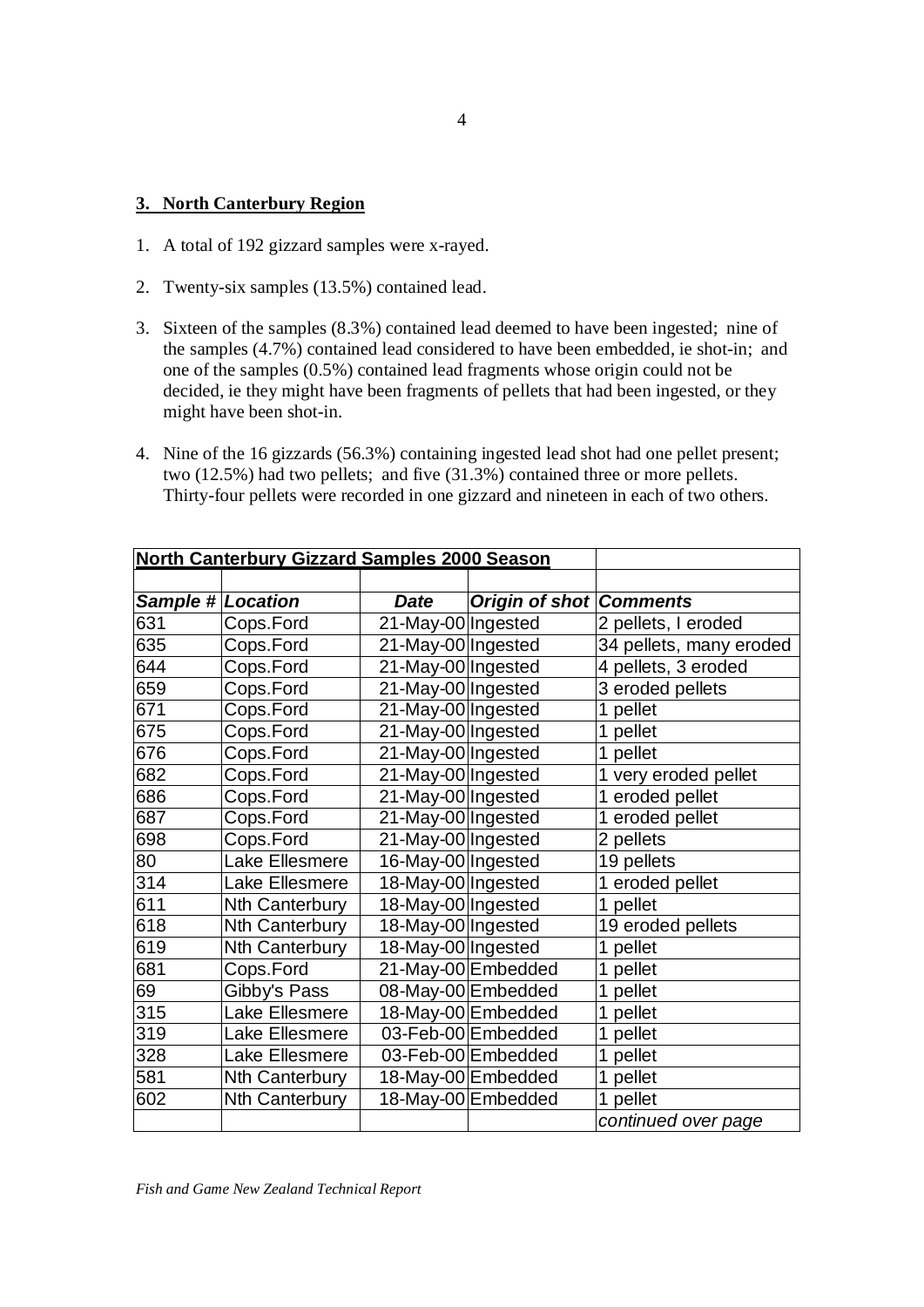| North Canterbury Gizzard Samples 2000 Season continued |                |  |                      |                  |  |  |
|--------------------------------------------------------|----------------|--|----------------------|------------------|--|--|
|                                                        |                |  |                      |                  |  |  |
| 609                                                    | Nth Canterbury |  | 18-May-00 Embedded   | pellet           |  |  |
| 621                                                    | Nth Canterbury |  | 18-May-00 Embedded   | 1 pellet         |  |  |
| 312                                                    | Lake Ellesmere |  | 18-May-00 Don't know | minute fragments |  |  |

#### **4. Nelson/Marlborough Region**

- 1. A small sample, 66 gizzards only, was examined.
- 2. Three samples (4.5%) contained lead pellets and one other, a steel pellet.
- 3. Two of the samples (3.0%) contained lead deemed to have been ingested and one (1.5%) contained a lead pellet considered to have been embedded, ie shot-in.
- 4. One gizzard contained a small steel pellet whose origin was classified as unknown due to its eroded appearance.
- 5. One of the two gizzards (50%) containing ingested lead shot had one pellet present, the other two pellets.

|                   | Nelson/Marlborough Gizzard Samples 2000 Season |             |                                |                            |
|-------------------|------------------------------------------------|-------------|--------------------------------|----------------------------|
|                   |                                                |             |                                |                            |
| Sample # Location |                                                | <b>Date</b> | <b>Origin of shot Comments</b> |                            |
| 792               | <b>Sutton Pond</b>                             |             | ? Ingested                     | 2 eroded pellets           |
| 794               | Sutton Pond                                    |             | ? Ingested                     | 1 eroded pellet            |
| 840               | <b>Havelock Estuary</b>                        |             | 07-May-00 Embedded             | pellet                     |
| 824               | <b>Roses Overflow</b>                          |             | 09-May-00 Don't know           | small/eroded? steel pellet |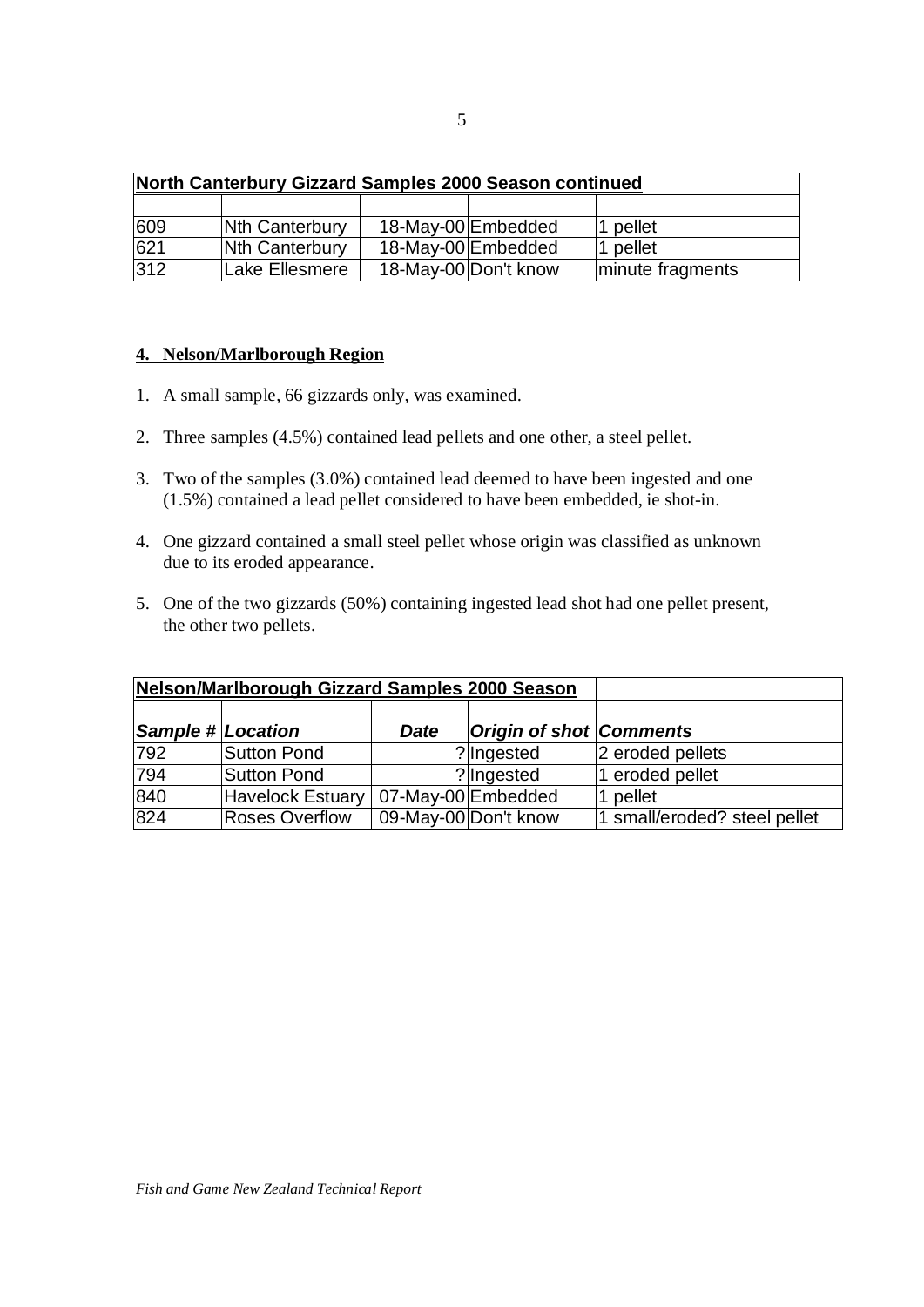#### **5. Hawke's Bay Region**

- 1. A total of 176 gizzard samples were x-rayed.
- 2. Sixteen samples (9.1%) contained lead pellets.
- 3. Six of the samples (3.4%) contained lead deemed to have been ingested; nine of the samples  $(5.1\%)$  contained lead considered to have been embedded, ie shot-in; and one of the samples (0.6%) contained two lead pellets whose origin could not be decided.
- 4. Five of the six gizzards (83.3%) containing ingested lead shot had one pellet present and one (16.7%) had two pellets.

| <b>Hawke's Bay Gizzard Samples 2000 Season</b> |                           |                    |                                |                         |  |
|------------------------------------------------|---------------------------|--------------------|--------------------------------|-------------------------|--|
|                                                |                           |                    |                                |                         |  |
| Sample # Location                              |                           | <b>Date</b>        | <b>Origin of shot Comments</b> |                         |  |
| 505                                            |                           |                    | lngested                       | 1 pellet                |  |
| 453                                            | <b>McKenzies Dartmoor</b> | 04-May-00 Ingested |                                | pellet                  |  |
| 476                                            | Moteo                     |                    | ? Ingested                     | pellet                  |  |
| 358                                            | Oingo                     | 08-May-00 Ingested |                                | pellet                  |  |
| 359                                            | Oingo                     | 08-May-00 Ingested |                                | 2 eroded pellets        |  |
| 446                                            | Parson Lake               | 11-May-00 Ingested |                                | eroded pellet           |  |
| 404                                            |                           |                    | ?Embedded                      | pellet                  |  |
| 438                                            | 2                         |                    | ? Embedded                     | pellet                  |  |
| 347                                            | <b>Glengarry Rd</b>       |                    | 10-May-00 Embedded             | pellet<br>1             |  |
| 367                                            | <b>Glengarry Rd</b>       |                    | ?lEmbedded                     | copper coated? pellet   |  |
| 384                                            | <b>Glengarry Rd</b>       |                    | ? Embedded                     | pellet                  |  |
| 385                                            | <b>Glengarry Rd</b>       |                    | ? Embedded                     | pellet                  |  |
| 462                                            | <b>McKenzies Dartmoor</b> |                    | 04-May-00 Embedded             | pellet                  |  |
| 428                                            | Oingo                     |                    | ? Embedded                     | pellet                  |  |
| 363                                            | Waihau Rd                 |                    | Embedded                       | pellet<br>1             |  |
| 436                                            |                           |                    | ?Don't know                    | 2 pellets, so ingested? |  |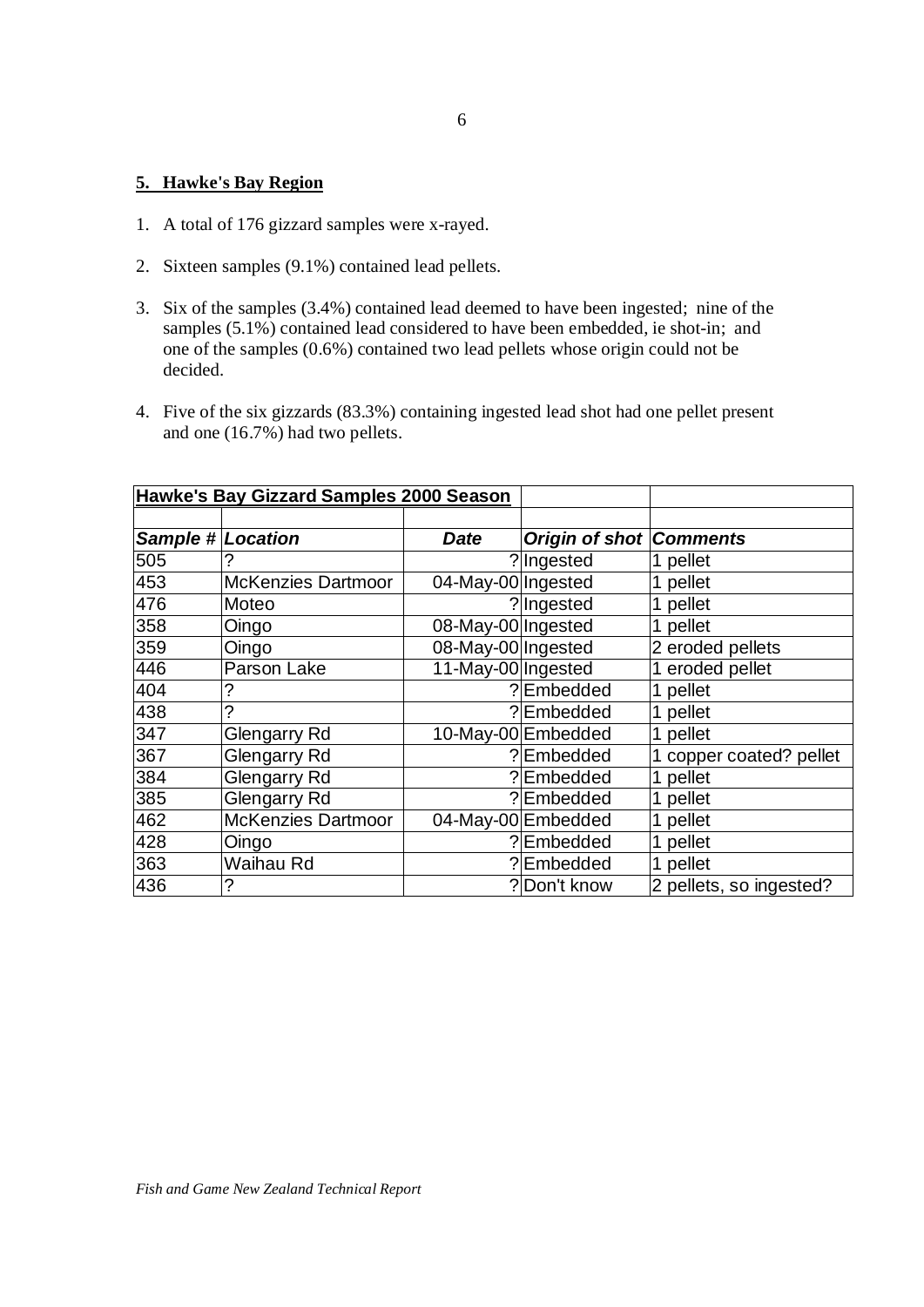#### **6. Auckland/Waikato Region**

- 1. A total of 385 gizzard samples were x-rayed.
- 2 Fifty-three samples (13.8%) contained lead.
- 3 Forty-one of the samples (10.6%) contained lead deemed to have been ingested; six of the samples (1.6%) contained lead considered to have been embedded, ie shot-in; and a further six (1.6%) contained lead pellets or fragments whose origin could not be decided.
- 4 Nineteen of the 41 gizzards (46.3%) containing ingested lead shot had one pellet present; seven (17.1%) had two pellets; and fifteen (36.6%) contained three or more pellets. Twenty-three pellets were recorded in one gizzard and nineteen in one other.

|                   | <b>Auckland/Waikato Gizzard Samples 2000 Season</b> |                    |                       |                               |
|-------------------|-----------------------------------------------------|--------------------|-----------------------|-------------------------------|
|                   |                                                     |                    |                       |                               |
| Sample # Location |                                                     | <b>Date</b>        | <b>Origin of shot</b> | <b>Comments</b>               |
| 138               | <b>Firth of Thames</b>                              | 06-May-00 Ingested |                       | 1 pellet                      |
| 150               | <b>Firth of Thames</b>                              | 06-May-00 Ingested |                       | 1 pellet                      |
| 304               | Hunua                                               | 07-May-00 Ingested |                       | 1 very eroded pellet          |
| 308               | Hunua                                               | 07-May-00 Ingested |                       | 4 eroded pellets              |
| 9                 | Kopuku                                              | 07-May-00 Ingested |                       | 1 pellet                      |
| 10                | Kopuku                                              | 07-May-00 Ingested |                       | 2 eroded pellets              |
| 23                | Kopuku                                              | 07-May-00 Ingested |                       | pellet<br>1                   |
| 39                | Kopuku                                              | 07-May-00 Ingested |                       | 1 pellet                      |
| 44                | Kopuku                                              | 07-May-00 Ingested |                       | 1 very eroded pellet          |
| $\overline{68}$   | Kopuku                                              | 07-May-00 Ingested |                       | pellet<br>$\mathbf 1$         |
| $\overline{512}$  | Lake Waikare                                        | 06-May-00 Ingested |                       | 1 pellet                      |
| 269               | Morrinsville                                        | 06-May-00 Ingested |                       | 2 pellets                     |
| 95                | Patetonga                                           | 07-May-00 Ingested |                       | 1 very eroded pellet          |
| 96                | Patetonga                                           | 07-May-00 Ingested |                       | 1 pellet                      |
| 100               | Patetonga                                           | 07-May-00 Ingested |                       | 3 pellets                     |
| 531               | Piako                                               |                    | ? Ingested            | 2 pellets                     |
| 533               | Piako                                               |                    | ? Ingested            | 1 pellet                      |
| 556               | Piako                                               |                    | ?Ingested             | pellet<br>$\mathbf{1}$        |
| 704               | Rotokauri                                           |                    | ?Ingested             | 2 eroded pellets              |
| 155               | <b>Twin Willows</b>                                 | 07-May-00 Ingested |                       | 3 eroded pellets              |
| 166               | <b>Twin Willows</b>                                 | 07-May-00 Ingested |                       | 4 pellets                     |
| 172               | <b>Twin Willows</b>                                 | 07-May-00 Ingested |                       | 4 eroded pellets              |
| 176               | <b>Twin Willows</b>                                 | 07-May-00 Ingested |                       | $\overline{4}$ eroded pellets |
| 196               | <b>Twin Willows</b>                                 | 07-May-00 Ingested |                       | 1 pellet                      |
| 200               | <b>Twin Willows</b>                                 | 07-May-00 Ingested |                       | 6 eroded pellets              |
|                   |                                                     |                    |                       | continued over page           |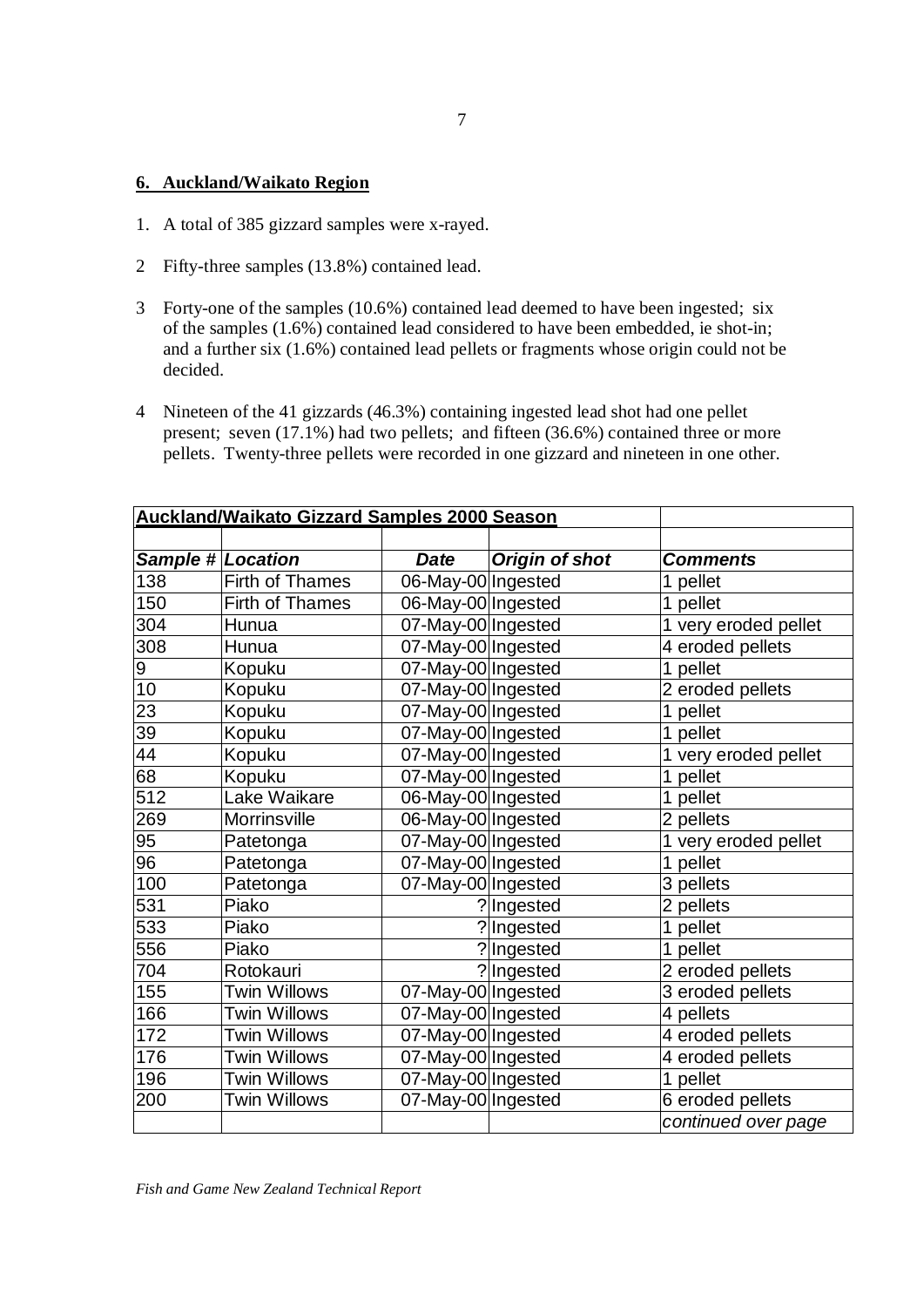| Sample # Location |                     | <b>Date</b>        | <b>Origin of shot</b> | <b>Comments</b>        |
|-------------------|---------------------|--------------------|-----------------------|------------------------|
| 203               | <b>Twin Willows</b> | 07-May-00 Ingested |                       | 4 eroded pellets       |
| 213               | <b>Twin Willows</b> | 07-May-00 Ingested |                       | 2 eroded pellets       |
| $\overline{214}$  | <b>Twin Willows</b> | 07-May-00 Ingested |                       | 1 eroded pellet        |
| 215               | <b>Twin Willows</b> | 07-May-00 Ingested |                       | 8 eroded pellets       |
| 220               | <b>Twin Willows</b> | 07-May-00 Ingested |                       | 4 eroded pellets       |
| 223               | <b>Twin Willows</b> | 07-May-00 Ingested |                       | 1 eroded pellet        |
| $\overline{224}$  | <b>Twin Willows</b> | 07-May-00 Ingested |                       | 19 eroded pellets      |
| 231               | <b>Twin Willows</b> | 07-May-00 Ingested |                       | 23 very eroded pellets |
| 233               | Twin Willows        | 07-May-00 Ingested |                       | 5 eroded pellets       |
| 236               | <b>Twin Willows</b> | 07-May-00 Ingested |                       | 4 eroded pellets       |
| 237               | <b>Twin Willows</b> | 07-May-00 Ingested |                       | 1 eroded pellet        |
| 244               | <b>Twin Willows</b> | 07-May-00 Ingested |                       | 1 eroded pellet        |
| 246               | <b>Twin Willows</b> | 07-May-00 Ingested |                       | 1 very eroded pellet   |
| 247               | <b>Twin Willows</b> | 07-May-00 Ingested |                       | 11 eroded pellets      |
| 282               | Waitakaruru Canal   | 06-May-00 Ingested |                       | 2 pellets              |
| 289               | Waitakaruru Canal   | 06-May-00 Ingested |                       | 2 pellets              |
| 148               | Firth of Thames     |                    | 06-May-00 Embedded    | 1 pellet               |
| 293               | Hunua               |                    | 07-May-00 Embedded    | 1 pellet               |
| 14                | Kopuku              |                    | 07-May-00 Embedded    | pellet                 |
| $\overline{57}$   | Kopuku              |                    | 07-May-00 Embedded    | 1 pellet               |
| 65                | Kopuku              |                    | 07-May-00 Embedded    | 1 pellet               |
| 169               | <b>Twin Willows</b> |                    | 07-May-00 Embedded    | 1 pellet               |
| 152               | Firth of Thames     |                    | 06-May-00 Don't know  | 1 pellet               |
| 27                | Kopuku              |                    | 07-May-00 Don't know  | 2 fragments            |
| $\overline{97}$   | Patetonga           |                    | 07-May-00 Don't know  | 1 pellet               |
| $\overline{518}$  | Piako               |                    | ?Don't know           | 1 shiny coated? pellet |
| 539               | Piako               |                    | ?Don't know           | 1 shiny coated? pellet |
| 163               | <b>Twin Willows</b> |                    | 07-May-00 Don't know  | 1 pellet               |